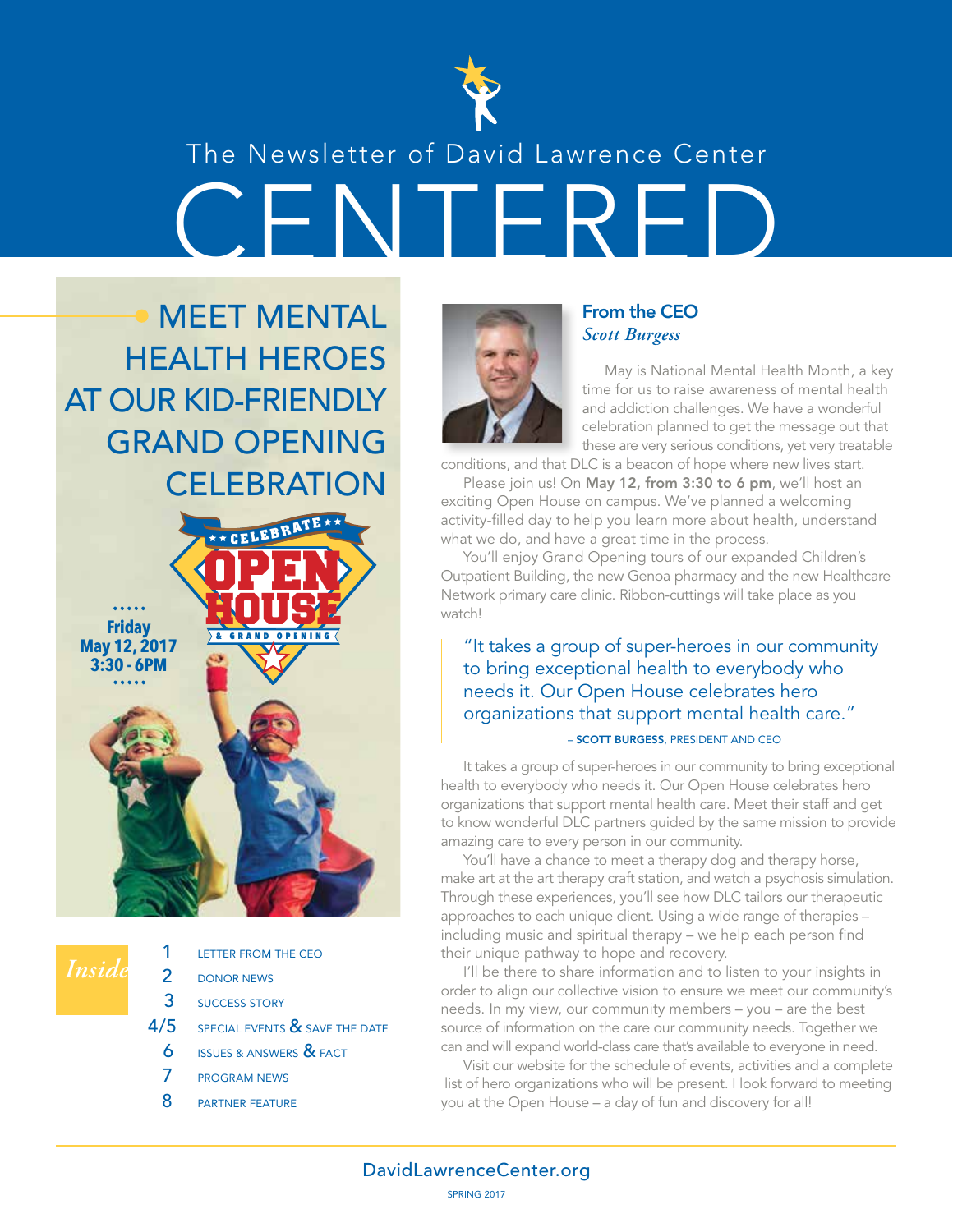

#### DAVID LAWRENCE CENTER BOARD OF DIRECTORS 2016 - 2017

Scott Burgess *President / CEO*

Douglas Johnson, PhD *Chairman*

Russell Budd

Polly Keller\*

Brian V. McAvoy, Esq.

Robert P. Magrann

William O'Neill, Esq.

Sheriff Kevin Rambosk

Michael V. Reagen, PhD

Viola Steffan

Pablo X. Veintimilla \**Honorary Board Member*

#### MISSION

Restoring and rebuilding lives by providing compassionate, advanced and exceptional mental health, substance abuse and integrated healthcare solutions, available to all.

#### **VISION**

To lead the way in transformational care so every individual assisted can achieve what is possible.

David Lawrence Center is a not-for-profit, 501(c)(3) organization and is accredited by the Joint Commission on Accreditation of Healthcare Organizations. The Center is funded in part by the State of Florida Department of Children and Families (DCF) and the Department of Housing and Urban Development (HUD), Collier County Department of Housing, Human and Veteran Services, and private donations made through fundraising efforts.

### DONOR NEWS

DLC Receives Major Gift from the Foglia Family Foundation

Our Foglia Family

Foundation has donated a substantial amount to David Lawrence Center. We are happy to be able to help this terrific organization do work that is needed urgently.



*By Vince Foglia, Founder, Sage Products*

My name is Vince Foglia. I'm retired from leading Sage, a medical supply company based in the Chicago area that was started in 1971 by myself and two others. Sage develops and manufactures healthcare products, marketing these mainly to hospitals throughout the U.S.

Ours is a private foundation; it accepts no outside money. We use it as a vehicle for charitable contributions. I like the feeling of helping people who are less fortunate. As Sage became more profitable, it allowed me to grow the Foundation.

Our board's two major areas of interest are education and health care. As part of our interest in health care, we've always supported high-quality behavioral health care, which includes mental health and addiction treatment.

We're aware of the behavioral health needs of young people, and that these are growing, with addiction rates and suicide rates soaring. There are all the conditions that go along with behavioral health problems – kids cutting themselves, anorexia and bulimia, to name a few. All require psychiatric help and a lot of it. And often this isn't even funded. People are stuck paying the costs themselves. It is charitable giving that saves them. Much of this care relies on donors. Yet even with charitable gifts, behavioral health organizations are still only able to scratch the surface of the need.

We at the Foglia Family Foundation see the need. We've also met young people who are back from the abyss and leading good lives. That is very encouraging. We know the Foundation is making a difference.

David Lawrence Center's efforts are very worthwhile. I came down to Naples



with my wife and son, and we were impressed by the people we met and the wonderful job DLC is doing. Everyone we met had the same mission of caring dedication. We were very pleased with what we saw. And so we granted DLC's request for support to expand their emergency services.

Most immediately, our gift will support the expansion of DLC's emergency assessment center and admission services, and make one bed in the expanded Children's Crisis Stabilization Unit operational." – VINCE FOGLIA, DLC DONOR

Most immediately, our gift will support the expansion of DLC's emergency assessment center and admissions services, and make one bed in the expanded Children's Crisis Stabilization Unit operational.

The need is huge. And I find it very satisfying to be able to help. I'm having more fun giving my money away than I did making it – and I had fun making it! At the age of 81, I think about how my money will be used. I want to direct it where I want it to go, so I can rest in peace.



VINCE & PAT FOGLIA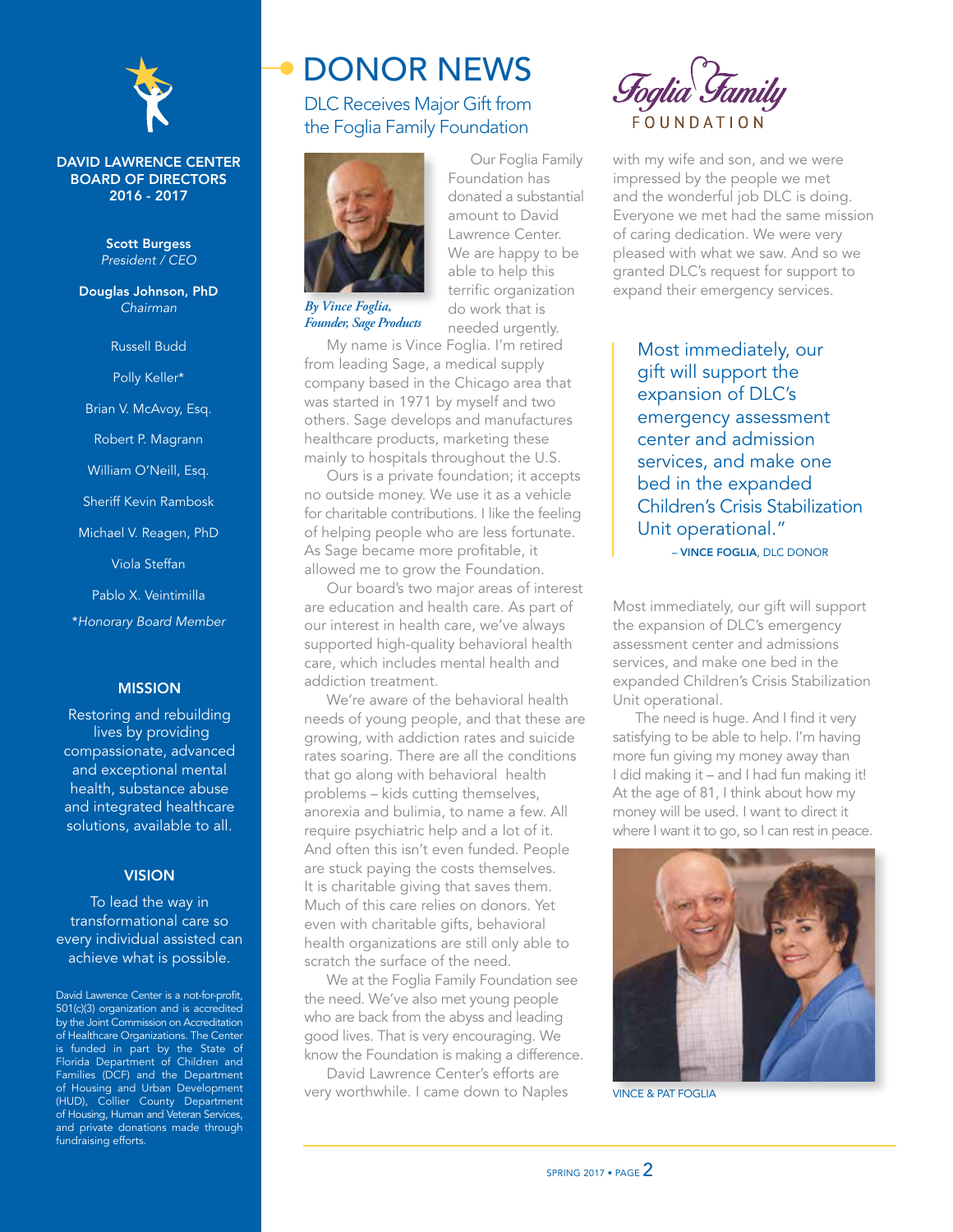## SUCCESS STORY

#### Making a Difficult Journey with My Daughter

#### *By Adrianne W.*

My daughter, Carol, probably started self-harming at age 10. She was falling out of trees on purpose, and running into the corners of walls really hard. She was an agile child, so this seemed odd. But I knew nothing about self-harming. I figured she was trying to make us laugh, or going through an awkward period.

We moved from Ohio to Florida and Carol started 8th grade. I soon learned that Carol was cutting – splitting her thigh with a shaving razor. I learned in a chilling way. Casually looking at Carol's iPad, I saw an 800 number sent by her pediatrician. When I called the number, a man answered with the words, "Suicide Hotline."

I had no idea my daughter was in such pain. I immediately called her pediatrician to find out why she gave my daughter this number. I had a hunch Carol might be cutting. I'd seen gashes on her legs that required stitches. But she always claimed she'd gotten them stacking wood at her dad's house.

 – ADRIANNA W., CAROL'S MOM "I had no idea my daughter was in such pain. I didn't know what to do. We're blessed to have David Lawrence Center here in Naples. Now she has ways to deal with her feelings of shame, anger and sadness."

You see, my daughter had been this ball of light and energy as a child. And I still saw that little girl. So when I asked the pediatrician's nurse pointedly about cutting, her words stunned me: *"Yes, I see a history of cutting."*

I jumped on the computer to get information on self-harming. But a lot of the information either didn't make sense, or the studies contradicted each other. One site advised parents: "Don't take away their razor blades…it's a ritual for them…"

My thoughts screamed: *Don't take away their razor blades? She has razor blades?* One piece of advice was consistent: Start the conversation and be calm.

When Carol got home from school, I told her what I'd found out, and how. I said I'd do everything to help her. But despite seeing a series of therapists, Carol continued cutting. In her room – yes, I was searching it regularly – I found stashes of razor blades. Some blades were dirty. I found X-Acto knives from the school art room. I found pencil sharpeners taken apart.

Half-healed gashes and angry red scars covered my daughter's body. She'd started on her wrists, then progressed to her hips, shoulders, upper thighs, and calves. When she was in great pain, she cut her wrists lengthwise, deliberately slicing along arteries. I felt helpless. I'd say, "I'm going to stand

in the bathroom while you're showering." But she'd cut at two in the morning while I slept. There's only so much you can do…I repeatedly threw out her



stashes, and let her know.

Carol kept saying, "I need tools." She felt sad and numb. Then I learned about her trauma. Between the ages of six and seven, Carol was repeatedly molested at her babysitter's home by the sitter's seven-year-old daughter and 12-year-old son. She felt guilt and shame. She felt violated.

Carol was Baker Acted after making a severe lengthwise cut on her arm – deep, long, bleeding. The doctor who admitted her to David Lawrence Center's Children's Crisis Stabilization Unit did so not for self-harm, but for being suicidal. I learned that Carol had tried to overdose on Tylenol. I'd never suspected. *You don't think your daughter will try to kill herself.*

When Carol came home, I didn't know what to do. She was on antidepressants. I was told to keep safetychecking her room. And she had weekly counseling. But it wasn't enough. She self-harmed in the middle of the night. It wasn't until a month later, when we entered the Community Action Team program at DLC, that we started receiving the services we both needed.

Since then, Carol has been using an arsenal of skills she learned there and in ongoing outpatient services at DLC. She has individual therapy and we're both in family group therapy that uses Dialectical Behavioral Therapy. Now she has ways to deal with her feelings of shame, anger and sadness.

Thanks to family therapy at DLC, Carol and I have a common language: "Mom, I'm going to use my 'stop' skill," she'll say. Or, "Mom, I need validation."

We're blessed to have David Lawrence Center here in Naples. The therapists are so invested in Carol. When the therapist comes to our house and knocks on the door, I say, "You don't have to knock. You're part of our family."

Carol, now 15 and a high school freshman, has dreams: Writing is a passion. So is music.

I know that whatever my daughter does is going to be outside-the-box and amazing. She will change lives. Perhaps by retelling her journey and helping people through this difficult path.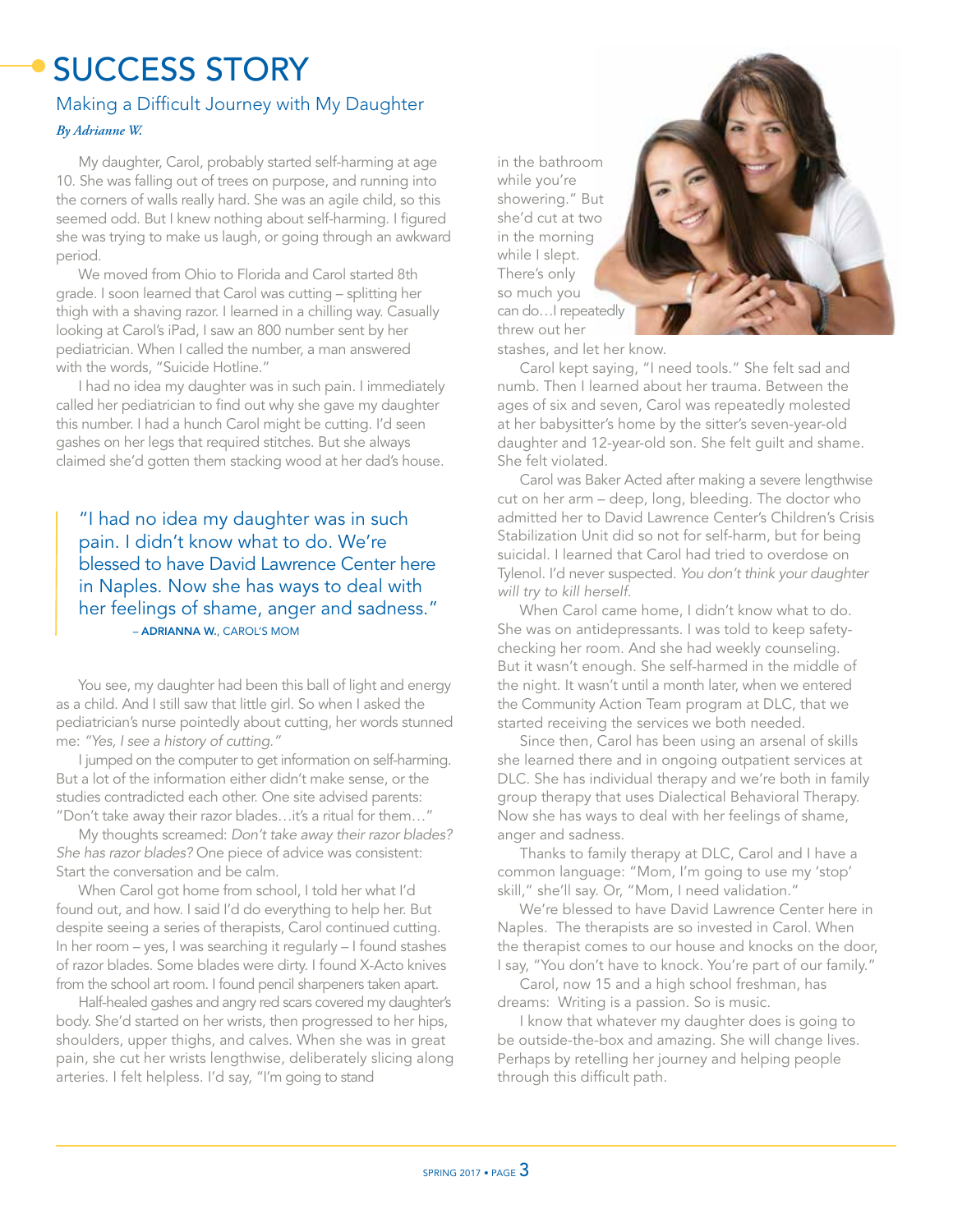## SPECIAL EVENTS David Lawrence Center

#### Sound Minds Mental Health Symposium

*In March, David Lawrence Center along with our education partner Naples Children & Education Foundation were honored to host renowned psychologist, educator and author Kay Redfield Jamison, PhD as the keynote speaker for our third annual Sound Minds Mental Health Symposium. More than 300 people turned out to hear her incredibly personal journey to brain health after suffering a psychotic break and being diagnosed with bipolar disorder. The crowd was given an opportunity to submit questions to Dr. Jamison in an in-depth Q&A with board member L. Patt Schneider, PhD and they had a chance to meet her during the book signing and reception. The event raised \$20,000 thanks to the generosity of our sponsors and VIP guests who were treated to an intimate wine dinner and autographed book the evening prior to the symposium.* 

#### SOUND MINDS SPONSORS

Physician's Regional Healthcare System Healthcare Network of Southwest Florida Community Foundation of Collier County DeAngelis Diamond Construction Moorings Park Barnes & Noble Booksellers Naples Daily News Gulfshore Life A Euphoric Living Foundation, Inc. Coastal Beverage Ltd. NAMI of Collier County Publix Supermarket Charities

#### St. Patrick's Day Parade

*This March, David Lawrence Center partnered with Fidelity Investments and PBS Contractors to spread our #BeHappy message to more 40,000 parade goers at the 41st Annual St. Patrick's Day Parade. DLC's Blueman mascot was there along with many volunteers, staff members and their families who joined in on the fun of encouraging everyone to "mind their mental health".*



L. PATT SCHNEIDER, KAY REDFIELD **JAMISON** 



CHRIS VOTOLATO, KATIE PTASZEI



BRIANNA ANDERSON, JILL CICCARELLI RAPPS, GAYNELL ANDERSON



DEBBIE WHITE, ANDREW PORIO, NANCY DAUPHINAIS, DARCY TAYLOR



BEN MARTIN, PATT SCHNEIDER, KAY REDFIELD JAMISON, POLLY KELLER, TOM SCHNEIDER, SUZI MARTIN



HANNAH PRATT, MO CAMACHO, AMANDA LENTINI, ANDREA CEBALOS



MITCH CORDOVA, JENNIFER TRAMMELL, CARYN HACKER-BUECHEL



MELANIE LARA, MARIA JIMENEZ-LARA



RUSSELL BUDD, KATIE PASCHALL, PHD



ALEX ROMEYN, MINDY ROOSA



WALTER AND MARY BETH CRAWFORD



ROB WILKINSON, MELODI AND RHYS GAIDE, AMANDA BEIGHTS FIDELITY INVESTMENTS, PBS CONTRACTORS







ISABELLA KLEIN, RYAN MEISTER, DLC BLUE MAN

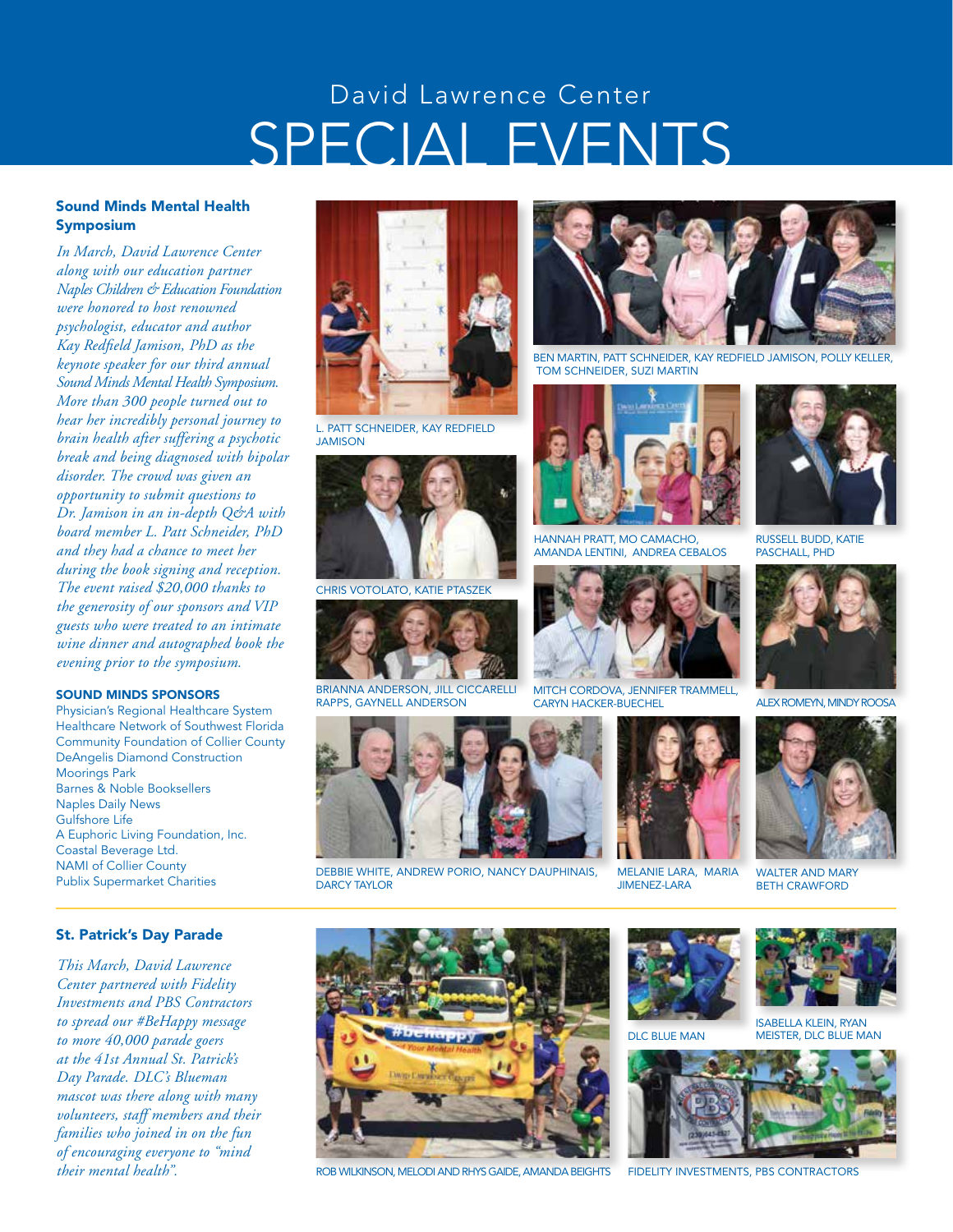## SPECIAL EVENTS David Lawrence Center



JENNIFER DENIKE, NANCY DAUPHINAIS



**GLENNON DOYLE MELTON AUDIENCE** CRYSTAL ANDRUS





AUDIENCE MEMBERS ENJOY SPELLIFE



AUDIENCE MEMBERS ENJOY SPELLIFE



DARCY TAYLOR

#### SpelLIFE Women's Wellness Summit

*In April, DLC was honored to be the recipient of the proceeds from the SpelLIFE annual women's wellness summit. Bestselling authors and keynote speakers Glennon Doyle Melton and Crystal Andrus Morissette joined other local and national presenters as well as resource exhibitors to help women live physically, emotionally and financially richer lives. This year's "Be {YOU} tiful: Inside and Out" theme offered the more than 350 attendees the insights and resources needed to pursue a wellness-focused lifestyle. We are grateful to the SpelLIFE hosts, A Euphoric Living Foundation, Inc., and èBella magazine, for the generous \$4,000 donation and wonderful opportunity to share our mission.* 

SAVE THE DATE *.................. ..................*

MORISSETTE

#### YOUNG EXECUTIVES FRIENDRAISER MAY 11, 2017

Twice a year the DLC Young Executives gather to introduce new friends to our mission. For the upcoming spring event, we are mixing it up with a chance to learn more about our new partnership with Nearly New Thrift Store where 40% of proceeds from the sale of select items benefit David Lawrence Center. The networking event is being held in conjunction with Mental Health Awareness Month at the



store located at 2397 Davis Blvd from 5:00 – 7:00 pm. Enjoy beer, wine and light appetizers at this casual networking event. The event is free to attend, however you are encouraged to bring donations of gently used clothing, shoes, home décor and household items and plan to shop til you drop!

#### YOUNG EXECUTIVES SUNSET CRUISE JUNE 15, 2017

Climb aboard the Naples Princess with the David Lawrence Center Young Executives for a fun-filled evening of networking, friendraising and philanthropy. The two-hour cruise along Naples Bay will feature a fun, festive atmosphere, music, hors d'oeuvres,



drinks and a priceless encore performance of a beautiful Naples sunset. Casual red, white and "nautical" blue attire is encouraged. Price includes one drink ticket and a two hour sunset cruise. Boarding begins at 6:00 p.m.

Tickets are \$45 until June 2nd and \$50 thereafter until the day of the event. Don't miss the boat! This wildly popular annual event sells out every year.

*For sponsorship or ticket information, visit DavidLawrenceCenter.org or call (239) 304-3505.*

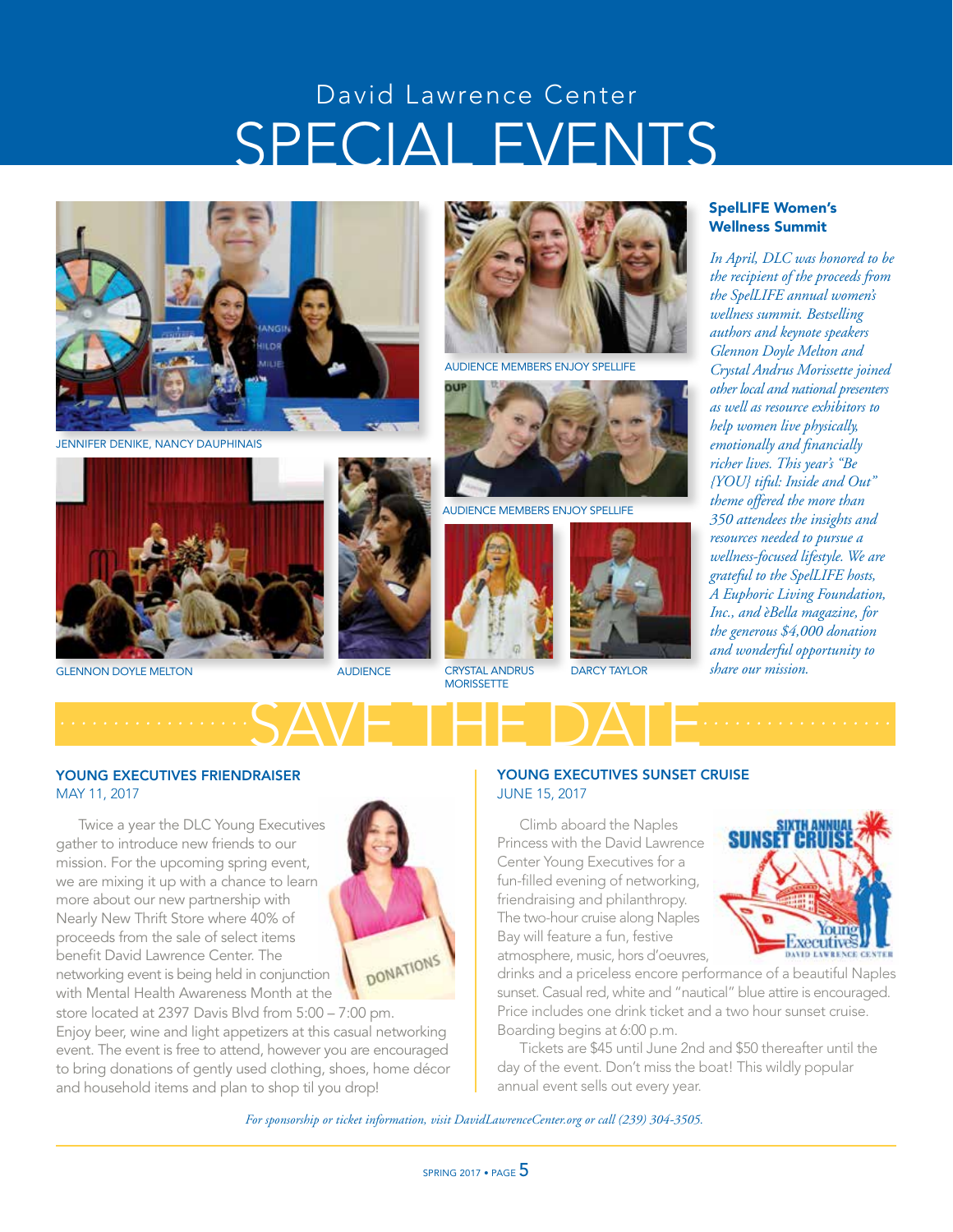## ISSUES & ANSWERS

New, Advanced Therapy Helps DLC Clients Suffering from Trauma



*By Natalie Garcia, LMHC, Director of Admission Services and Outpatient Therapy Services*

David Lawrence Center has added the evidence-based treatment tool called Trauma Incident Reduction (TIR) to our arsenal of outpatient therapies. Several of our therapists are already trained in the therapy and are using this effective technique to help clients suffering a wide range of aftereffects of trauma.

Traumatic Incident Reduction is a short-term, memory-based therapeutic intervention for children, adolescents, and adults traumatized

by any severe and shocking event. These include accidents, injuries, childhood traumas, bereavement, violent crime, or any sort of loss.

"Traumatic Incident Reduction is a short-term, memory-based therapeutic intervention for children, adolescents, and adults traumatized by any severe and shocking event. The approach is designed to resolve symptoms of prosttraumatic stress disorder, depression, anxiety, and low expectancy of personal success."

#### – NATALIA GARCIA, DIRECTOR OF ADMISSION AND OUTPATIENT THERAPY SERVICES

The approach is designed to resolve symptoms of posttraumatic stress disorder (PTSD), depression, anxiety, and low expectancy of personal success. It does this by integrating or bringing into harmony aspects of the traumatic memory that have become detached from the person's awareness.

TIR involves repeated viewing of a traumatic memory under conditions designed to enhance safety and minimize distractions. The clinician provides direction to the client to walk through the processing of the traumatic memory from

beginning to end. During the Trauma Incident Reduction, the clinician does not interrupt the processing of the incident by providing therapeutic evaluation.

TIR has been recognized by the Substance Abuse and Mental Health Services Center's National Registry of Evidenced-Based Practice and Programs. It can also address unwanted, persistent emotions, sensations, attitudes and pains, even if a person has no conscious memory of traumatic incidents connected to that feeling.

TIR is a highly effective therapy. In most cases, it completely and permanently eliminates the symptoms of PTSD. It also provides valuable insights into how the traumatic incident has impacted the client which the viewer arrives at spontaneously, without any prompting from the facilitator and hence "owns" entirely as his own.

Resolution of symptoms can sometimes occur in as few as one or two sessions. However, a condition that has been in existence for a while, or that has many aspects, usually takes longer to completely resolve. A single incident, such as a car accident, is typically resolved for the client in a few hours. Larger issues, such as a lack of self-esteem or self-confidence, or ongoing relationship problems, which may have a number of contributing factors, can take several sessions to resolve.





*In the United States, 61 percent of men and 51 percent of women report exposure to at least one lifetime traumatic event, and 90 percent of clients in public behavioral health care settings have experienced trauma.*

Source: National Council for Behavioral Health

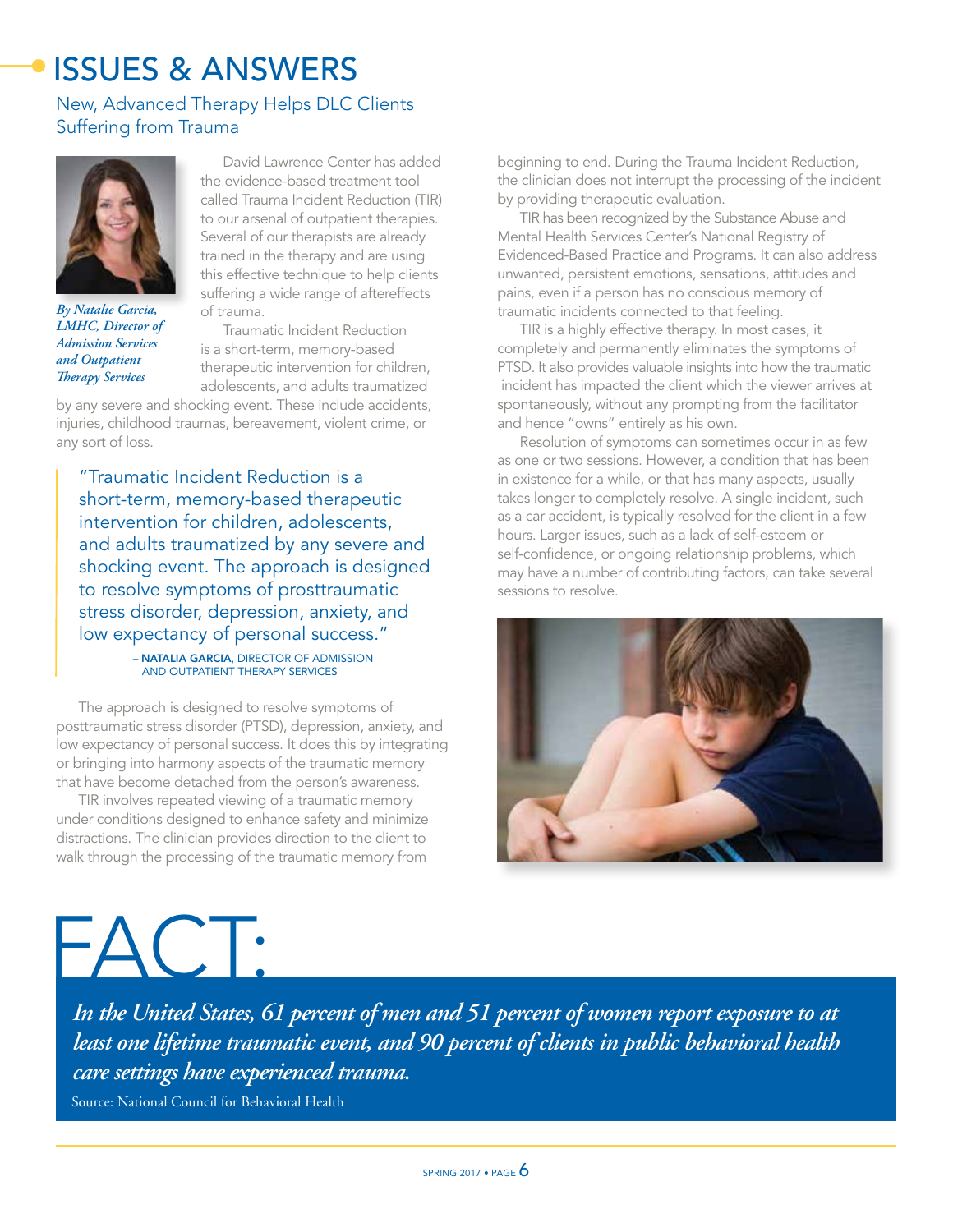### HOLISTIC CARE New On-Site Pharmacy Means One-Stop

Shopping for DLC Clients



Now DLC clients can enjoy all the benefits of a one-stop-shopping experience that includes medications. That's because a new full-service Genoa pharmacy is open on the main David Lawrence Center campus.

"Having a Genoa pharmacy specializing in behavioral health medications on our campus is another important step in achieving integrated care," says Scott Burgess, President and CEO of David Lawrence Center. "By integrating Genoa's specialized pharmacists and pharmacy staff into our treatment team, we're able to

#### "As partners on our integrated care team, these specialized pharmacists are uniquely qualified to help our clients reach their health goals."

#### – SCOTT BURGESS, PRESIDENT AND CEO

provide a higher level of service to clients. We believe that the convenience of having this pharmacy on campus will improve our clients' medication adherence."

Burgess adds, "As partners on our integrated care team,

these specialized pharmacists are uniquely qualified to help our clients reach their health goals. We're very excited to welcome Genoa to our care team!"

The Genoa pharmacy offers many other advantages to clients and staff, notes Burgess. "Our clients will benefit from the interaction they have with the expert pharmacist. And being on-site lets their pharmacists and technicians work closely with prescribers, nurses, and caseworkers to provide the best possible care for each person."

While the new pharmacy specializes in behavioral health, they have the capacity to fill all medication prescriptions. "We are pleased that Genoa offers several packaging options that can be tailored to fit the needs of our clients," adds Burgess. "These options include specially-designed adherence packaging."



DLC Now Using Pharmacogenetic Testing to Help Save Lives



*Dr. Elena Zerpa, Child & Adolescent Staff Psychiatrist*

David Lawrence Center has recently added pharmacogenetic testing for our clients, and this innovative tool is already proving extremely helpful.

You probably know that each of us has a unique genetic makeup. The genes we inherit from our parents determine characteristics like eye and hair color. What you may not know is that some genes determine how our bodies process medications.

"Using a pharmacogenetic test – based on saliva or a small amount of blood – DLC clinicians can tell if your genetic makeup will cause you to respond to a medication and if so, at what dosage." – DR. ELENA ZERPA, CHILD & ADOLSCENT STAFF PSYCHIATRIST

Now, using a pharmacogenetic test – based on saliva or a small amount of blood – DLC clinicians can tell if your genetic makeup will cause you to respond to a medication and if so, at



what dosage. We can also gather information about potential side effects.

This test is very helpful with clients for whom our normal procedure for prescribing medications isn't working; or for clients with complex conditions. We can now determine with greater certainty which medications may work best.

One of my clients, an eight-year-old boy with attentiondeficit/hyperactivity disorder (ADHD), was not responding to the medications we commonly use for his condition. This test identified two medications that would work for him, and also revealed that he needed a higher dosage of one. He's now on medications tailored to his genetic makeup and age, and is responding very well.

As a child psychiatrist, I've seen children and parents get stressed by the often lengthy, trial-and-error process used to determine which medications to prescribe. Over time, some people stop trying, lose hope, and even discontinue treatment. This usually results in the child's condition getting worse, and in many cases can be life-threatening.

Advanced pharmacogenetic testing will not only help save time by minimizing the trial-and-error process of finding the right medications; we know it will help us save lives.